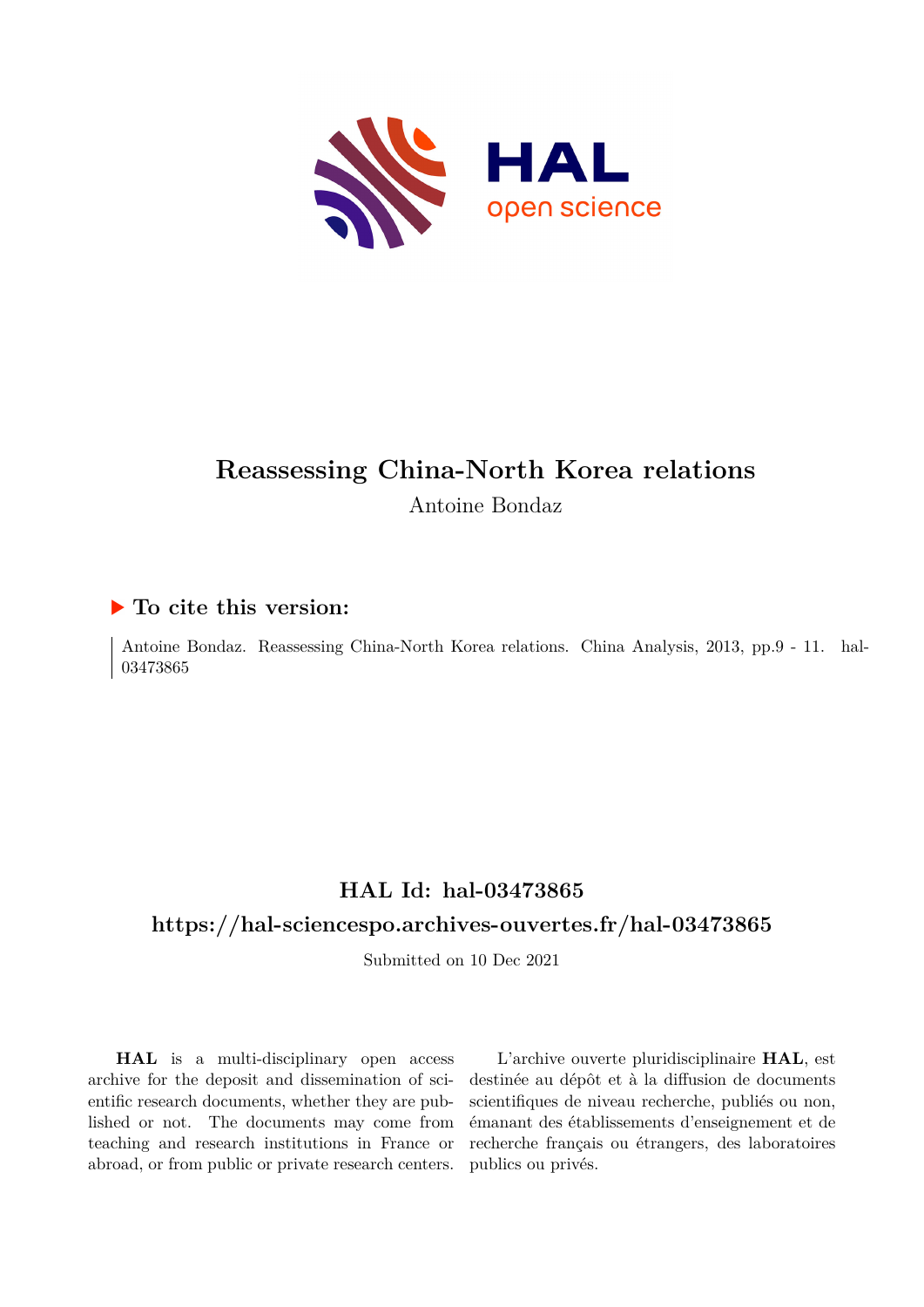### **3. Reassessing China-North Korea relations**

#### **Antoine Bondaz**

#### **Sources:**

Deng Yuwen, "Should China abandon North Korea?", *Liaowang Zhongguo – China Outlook*, No. 199, March 2013.<sup>22</sup>

Editorial, "In the face of North Korea's nuclear programme, China should not be cowardly, delusional, or prickly", *Huanqiu Shibao – Global Times*, 17 February 2013.

Editorial, "China's participation in the regime of sanctions against North Korea must have a degree of intensity", *Huanqiu Shibao – Global Times*, 18 February 2013.

Editorial, "Winds of urgency blow across the Korean peninsula, China needs to focus its strategy", *Huanqiu Shibao – Global Times*, 16 February 2013.

Hu Yihu, broadcast discussion including Su Hao, Shi Yinhong, and Peng Guangqian, "If China ends its oil exports to North Korea, the 1.1 million-strong military will be brought to its knees", *Yihu yixitan* – *Phoenix TV*, 24 February 2013.<sup>23</sup>

Ren Weidong, "A mechanism for peace is needed on the Korean peninsula", *Huanqiu Shibao – Global Times*, 20 March 2013.24

Ren Weidong, "No overcoming the strategic hurdle of North Korea", *Huanqiu Shibao – Global Times*, 9 July 2013.

Shen Dingli, "North Korea's nuclear programme ten years on", *Caijing*, 18 February 2013.<sup>25</sup>

Yu Shaohua, "China-North Korea relations: a Cold War legacy in Northeast Asia", *Zhongguo Ribao – China Daily*, 25 July 2013.26

Zhang Liangui, "Does North Korea call itself a nuclear power?", *Huanqiu Shibao*, 8 February 2013.<sup>27</sup>

Ignoring repeated appeals for restraint from the international community (including China), North Korea carried out its third nuclear test on 12 February 2013. In response, on 7 March, the United Nations Security Council unanimously adopted Resolution 2094 (2013), condemning the nuclear test and broadening sanctions against the North Korean regime.

Many people in China spoke out against the North Korean test. In March and April, official China abandoned its previous silence and began to openly criticise the North Korean leadership. China's Foreign Minister Wang Yi, for instance, said that China "did not countenance troublemakers at its door". This criticism was widely echoed within China's academic community as well as in the official media. However, as early as summer 2013, these harsh critiques had already given way to more traditional analyses stressing Pyongyang's strategic importance.

#### **Reactions to North Korea's third nuclear test**

In the days immediately following the test, some of the editorial writers of *Huanqiu Shibao* were harsh on China's North Korean neighbour. They said that it would be "naïve" to think North Korea's insecurity would be lessened by this nuclear test and they called for sanctions to be imposed. The editorial of 17 February said China should reduce aid to its neighbour. On 18 February, an editorial said Beijing should have the courage to oppose Pyongyang: North Korea's attitude went against China's interests, and it was "necessary to punish" (惩罚是必要的, *chengfa shi biyao de*) the country. China should not allow itself to be forced to supply a "blind shield" (一味庇护,*yiwei bihu*), or unconditional protection, to its neighbour.

Some of the paper's other editorials were less forthright. As early as 16 February, an editorial said that it was "unrealistic" (不切实际的假设, *buqieshiji de jiashe*) to believe that China could keep its neighbour in check without the support of other powers. So, China should negotiate a new balance with other stakeholders. Even so, it had to avoid making a complete reversal and falling in behind the United States, Japan, and South Korea. A full u-turn on policy would risk China becoming "Pyongyang's enemy number one" (头号敌 人, *touhao diren*), wiping out decades of efforts to build up the China-North Korea bilateral relationship. This would play into the hands of the other powers.

Su Hao, interviewed on *Phoenix TV* on 24 February, said China and the international community's failure to denuclearise the peninsula would prove costly. In their articles, Shen Dingli and Zhang Liangui wrote that North Korea would inevitably continue "along the nuclear path" (核道路, *he daolu*). Shen Dingli said North Korea's nuclear programme "cannot be stopped" (无可阻挡, *wuke zudang*), no matter what sanctions were applied. Pyongyang's goal is to be recognised and accepted as a nuclear power, as Zhang Liangui has been saying since 2010. Shen Dingli

<sup>22</sup> Deng Yuwen was deputy editor of the Central Party School's *Zhongguo zhongyang dangxiao xuexi shibao* (*Study Times)*. He was reportedly suspended from his position after the publication of this article.

<sup>&</sup>lt;sup>23</sup> Hu Yihu is a presenter for *Phoenix TV*. Su Hao is a professor of foreign affairs and director of the Asia-Pacific Research Centre at China *Foreign Affairs University. Shi Yinhong is* professor of International Relations and director of the Centre for American Studies at Renmin University. Peng Guangqian is a major general in the People's Liberation Army (PLA) and a former strategist for the PLA's Chinese Academy of Military Sciences.

<sup>24</sup> Ren Weidong is a research fellow at the China Institutes of Contemporary International Relations (CICIR). <sup>25</sup> Shen Dingli is associate dean of Fudan University's Institute of

International Studies and director of its Centre for American Studies.

<sup>&</sup>lt;sup>26</sup> Yu Shaohua is a senior research fellow at the China Institute of International Studies (CIIS) and director of the Department for Asia-Pacific Security and Cooperation Studies. She is a recognised expert on North Korea, where she was stationed as a diplomat between 1990 and 1993 and again between 2002 and 2006.

<sup>27</sup> Zhang Liangui is professor of international strategic research at the Central Party School in Beijing and a leading international expert on North Korea.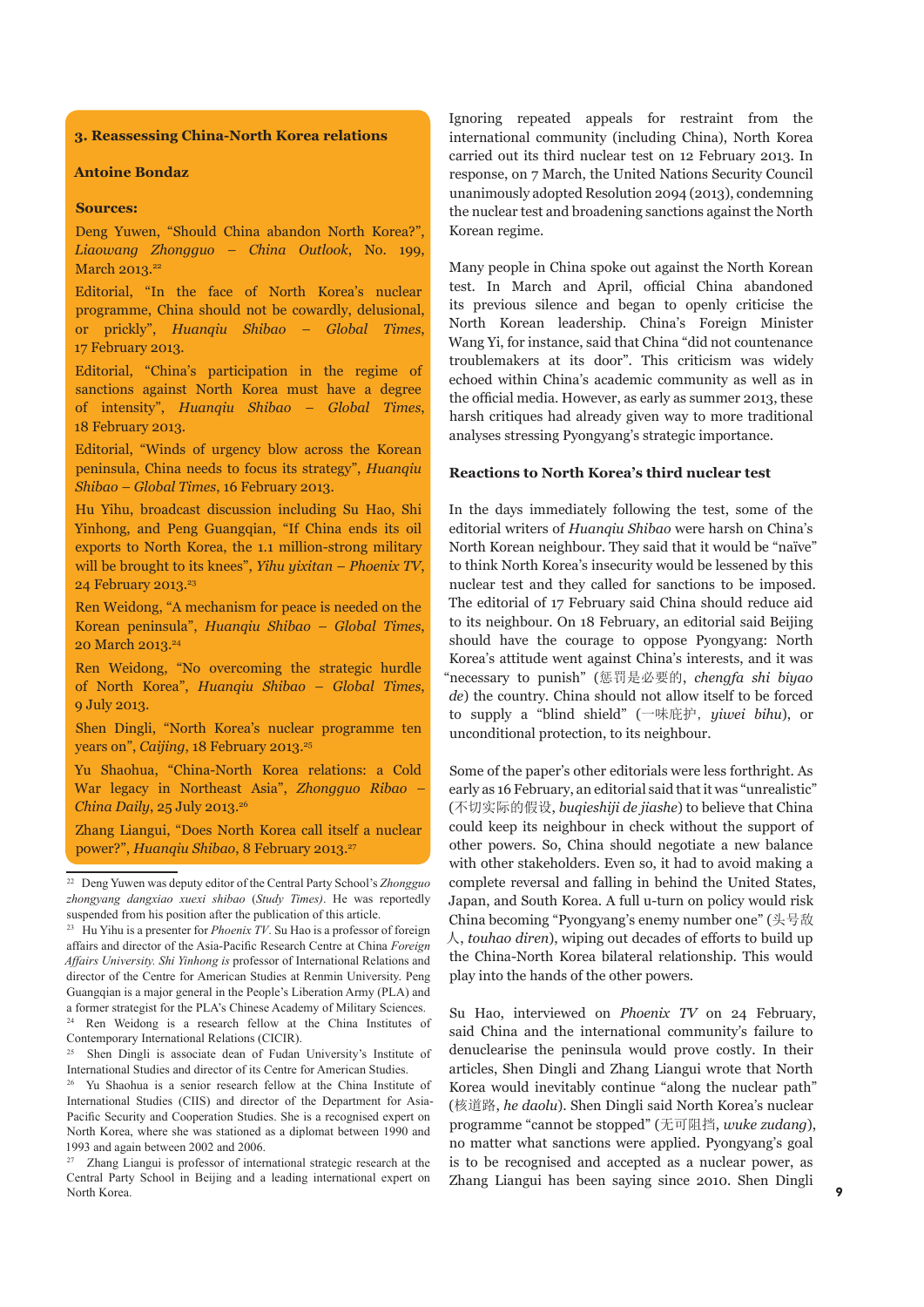wrote that the US has always accepted the nuclearisation of other nations after the fact. Once Obama leaves office in January 2017, the US might well accept North Korea as a nuclear power, as might the international community as a whole, since it "would have no other choice" (无奈接受, *wunai jieshou*).

In the *Phoenix TV* broadcast, Shi Yinhong said that China could not be held responsible for North Korea's behaviour, since North Korea acts in favour of its own national interests and has no regard for China's. Peng Guangqian summed the discussion up: North Korea's nuclearisation is not solely China's problem; China is not the source of the problem; and China alone cannot solve the problem.

### **Should China abandon North Korea?**

Deng Yuwen's argument for abandoning North Korea in the *Financial Times* of 27 February was something of a bombshell, although the proposal gained much more attention in Western circles than within the academic debate in China.28 The full version of the article, published in *Liaowang Zhongguo* in March, presents the writer's proposal in greater detail. He says that China can continue to support North Korea for historical, ideological, and strategic reasons. Or, it can choose to "abandon" its neighbour (放弃, fangqi), which has spiralled off control and become a "bad asset" (负资产, *fu zichan*).

Deng goes on to try to dismantle the reasons for continuing to support North Korea. He says that the ideological argument for supporting North Korea is fallacious. China's foreign policy should not be and is not based on ideology. If it were, China would have no relations with the West. In any case, the differences between the ideologies of China and North Korea are greater than those between the ideologies of China and the West.

He argues that the strategic argument is largely exaggerated. During the Cold War, North Korea was a useful buffer zone, but the emergence of modern technological warfare has made this function obsolete. Moreover, a buffer zone is supposed to keep out danger, but now the buffer zone is itself the source of the danger. China must avoid being dragged into a war with the US on behalf of another country, especially because it has no need of the alliance to ensure its security.

In spite of expectations raised by Kim Jong-un's rise to power, North Korea is not reforming. In fact, Deng says, the country is unreformable. Any attempt at reform would lead to the collapse of the regime, which is anyway unsustainable in the long term. So, it is irrational for China to maintain special relations with the state.

Deng says that North Korea does not share China's almost sentimental feelings about the historical intimacy between two closely interrelated countries (唇亡齿寒, *chunwang chihan*, "if the lips are gone, the teeth will grow cold"). Since the 1950s, North Korea has worked hard to undervalue China's role in the Korean War. In 1956, it even purged the Workers' Party of Korea of its pro-China elements.

Deng worries that Beijing could in the future become a target of Pyongyang's "nuclear blackmail" (核讹诈, *he e'zha*). North Korea could get rid of its current alliances and align itself with the US. A shift like this would seriously threaten China's security. Even without this kind of dramatic policy change, a nuclear North Korea would necessarily have more weight in international negotiations and would be able to obtain more important concessions from China.

China must therefore review its diplomacy and refocus on its own national interest. It must abandon North Korea, or

In North Korea, Beijing should give up its "non-intervention policy" and develop a system of "limited intervention" that could better serve its national interest.

at the very least, it should seriously consider the option of cutting ties with the country. Keeping the present regime in place prevents the reunification

of North and South Korea, which could benefit both the North Korean people and China itself. Reunification would delegitimise US regional military alliances, reduce international pressure on Beijing, and facilitate China's reunification with Taiwan.

If the Chinese authorities do not choose to abandon North Korea, Deng says, they must at least try to install in Pyongyang a pro-Chinese regime that would denuclearise North Korea. Beijing should give up its "non-intervention policy" (不干涉政策, *bu ganshe zhengce*) and develop a system of "limited intervention" (有限干涉, *youxian ganshe*) that could better serve its national interest.

## **A speedy return to dogmatism**

Deng Yuwen's proposal was harshly criticised by Chinese experts such as Ren Weidong, a researcher at the China Institutes of Contemporary International Relations (CICIR). Ren said that the US was most to blame for tensions on the peninsula, because the US has resituated the North Korean problem within a regional context that is marked by American dominance. Instead of overturning China-North Korea relations, the connection between China and North Korea should be strengthened.

In his 20 March article, Ren Weidong said that the Korean peninsula is a key element in the US's long-term strategy. Ever since the fall of the USSR, the US has refused to normalise its relations with North Korea (whereas Beijing

<sup>28</sup> Deng Yuwen, "China should abandon North Korea", *Financial Times,*  27 February 2013, available at http://www.ft.com/intl/cms/s/0/9e2f68b2- 7c5c-11e2-99f0-00144feabdc0.html.